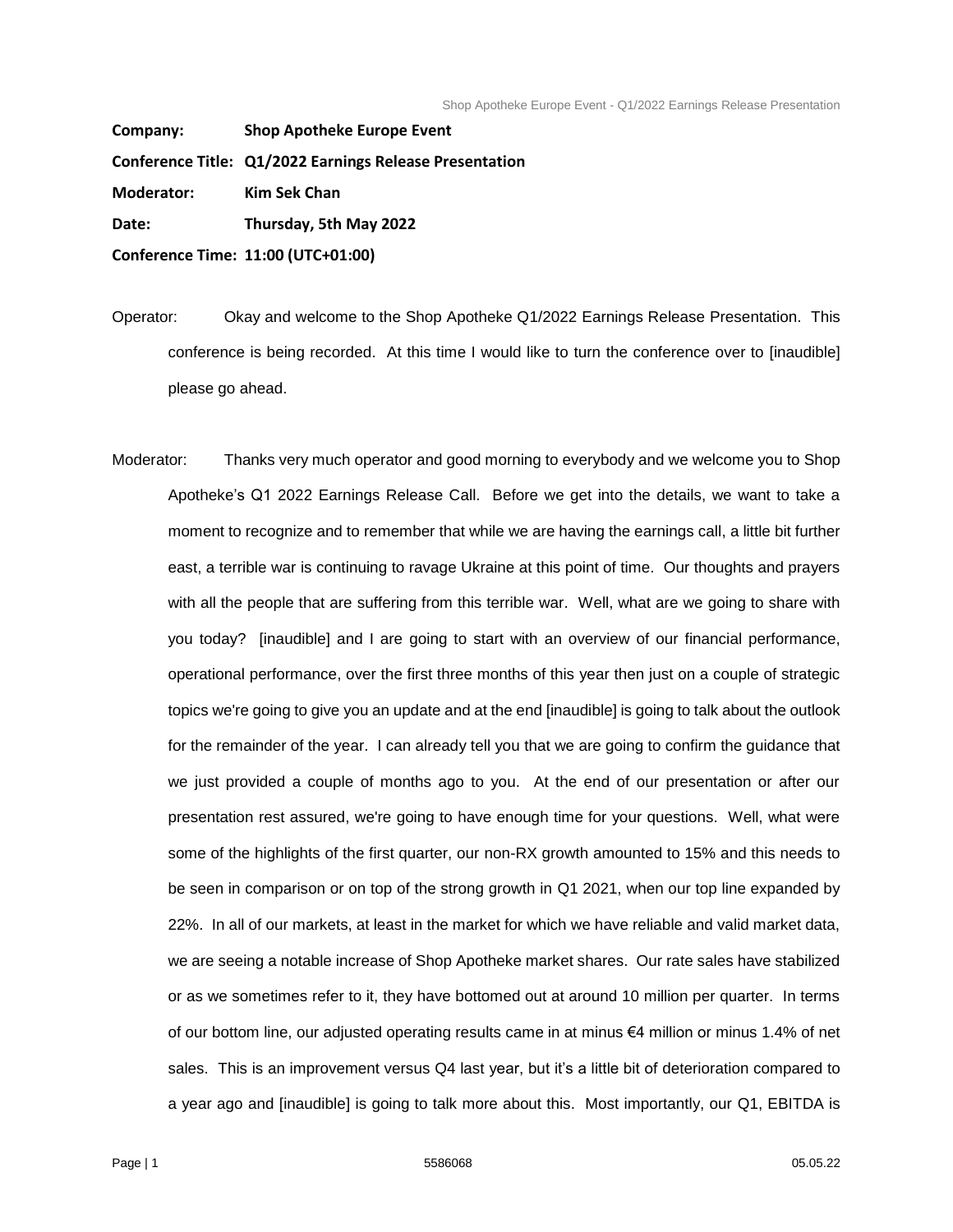fully in line with our guidance for the full year. Our operating cash flow added up to a positive €24 million driven by continued favorable developments in our working capital, most notably a reduction of our inventory levels and an increase of our payables combined with a bit of seasonality. The highlight of the first quarter was a record customer satisfaction level, with an NPS of 73. This speaks well or reflects well on the smooth operation in our new pharmacy and distribution facility here in seven. By the way, in the first quarter, we also set another record in the number of customer orders processed in a single day, which exceeded 110,000. In terms of our customers, our active customer count went up in the first quarter by around 400,000 to 8.3 million. You're of course all following the ER rates, test phase in Germany, we have all seen an acceleration in the number of [inaudible] and we are happy [inaudible] targets which had been set out as one of the success criteria by the shareholders of the key markets. Last but certainly not least, we had an important acquisition with acquiring First A one of the leading ecommerce players in the pharmacy space. First A will be an important cornerstone for us to ensure that we will continue to be able to address all of the relevant use cases, current use cases and future use cases of our customers of course, especially in the context of the introduction of electronic prescriptions.

Well let's take a closer look at our sales development. You're looking here at both of our reporting segments, our total sales ran up by 7.3%, reaching €305 million. When we look at the two reporting segments, the data segment went up by 2%. This is of course a blend of a solid non-RX growth of 10% and a decline of our RX business of around 33%, even though the RX bonus came into effect on the 15th of December 2020, we all remember that we didn't see the full effects of the RX bonus band until later in 2021. So again, the RX bonus band is the driver behind the drop of our RX decline of around 33%. Looking at our international segments International, is comprised of Italy, France, Belgium and the Netherlands, continue to grow at a rapid pace of 31% and also here let's keep in mind that this comes on top of a 71% growth in Q1 last year. So, quarterly sales of our international segments are now around €70 million. Looking at some of our KPIs, I already mentioned, the active customer base went up compared to a year ago by 1.5 million. So, there's, of course, purely organic growth 1.5 million or 22%. I think I already referred to the highlight of the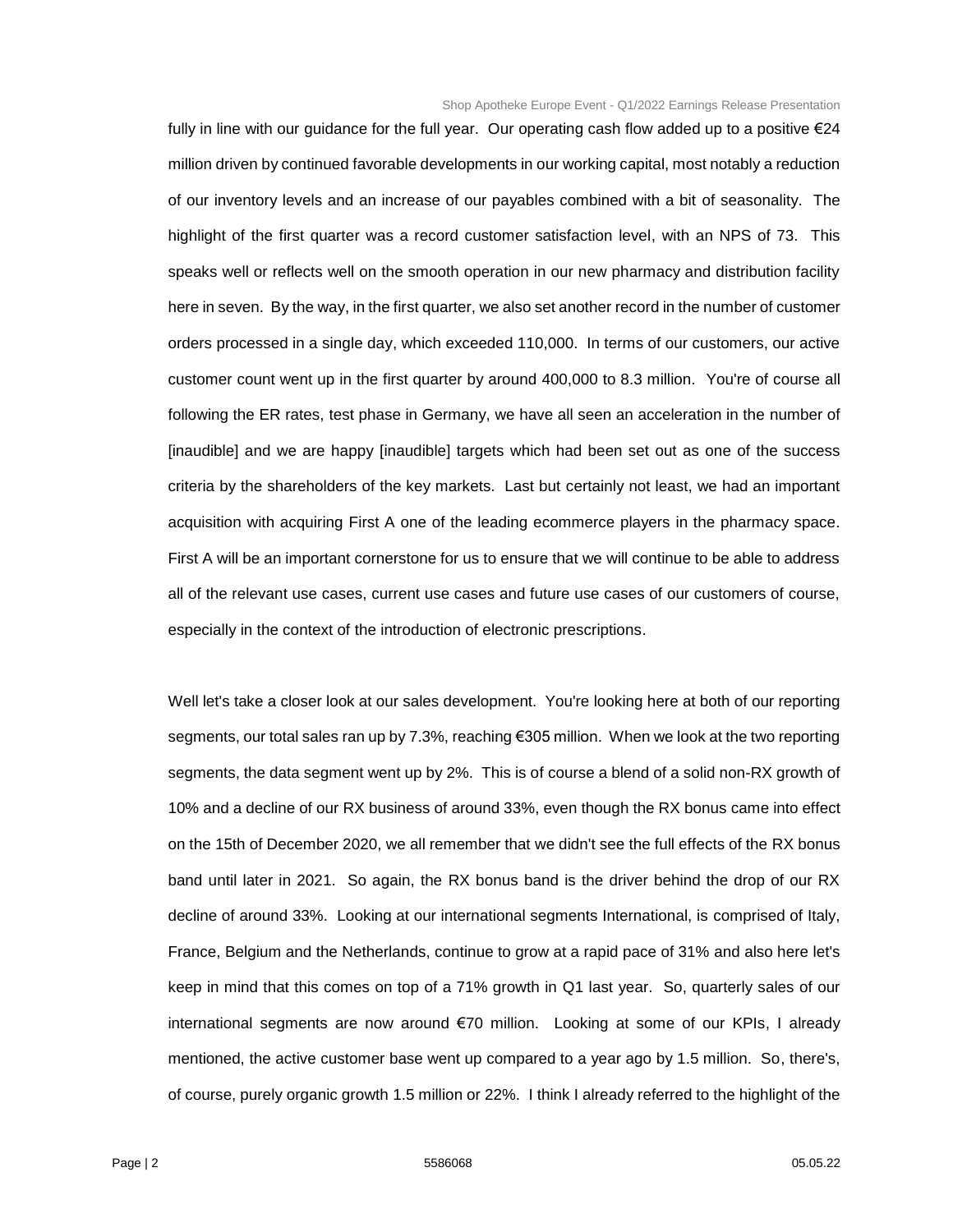first quarter. It was a record, an all-time high customer satisfaction level with an NPS of 73. We all understand the most important driver behind the NPS, are the customer delivery times that meet or exceed our customers' expectations. This was certainly the case in the first quarter and as I already mentioned, the pharmacy and the distribution facility is now really working smoothly here in [inaudible]. A high IPS or a high NPS, of course translates right into our P&L. Happy customers are returning customers, resulting in a more efficient use of our company and marketing resources. Looking at our average basket value, the average basket value dropped from around  $€63½$  a year ago to around €57. The main driver, not the only driver, but the main driver behind the reduction of our AOV was the decline of our RX business and the RX basket is significantly higher than an average non-RX basket, beyond the [inaudible] in most, not in all, but in most of our other markets. We also saw a little bit of a decline of our non-RX baskets that points to a little bit of a softening of customer demand and probably some limitations of discretionary spending that is available to some of our customers.

Web traffic, the green line shows the consolidated web traffic, all the visits to Shop Apotheke's website in Germany and all of the other markets, you see here with the green line on the right hand side, throughout Q1, it was between seven and 8 million visitors or visits. That is a notable increase compared to even Q4 last year, which was already a strong quarter in terms of our web traffic, when you look at this year over year growth, in comparison to the exact same week a year ago, here indicated with the blue bars, you saw that throughout Q1, our growth, year over year growth was at or above 30%. According to Similar Web, in March, Shop Apotheke's website in Germany was the most frequently visited e-pharmacy website. That is probably not a surprise. We have mentioned this before, but more important, when you look at all the health care related websites in Germany, Shop Apotheke was the third most frequently visited health care related website in all of Germany. Well, and with this, [inaudible] let's have a closer look at the numbers.

Speaker: Yes [inaudible] thank you very much and good morning to everybody. Before I start about the site just to avoid any confusion, the highlights you mentioned, RX stabilized for 10 million per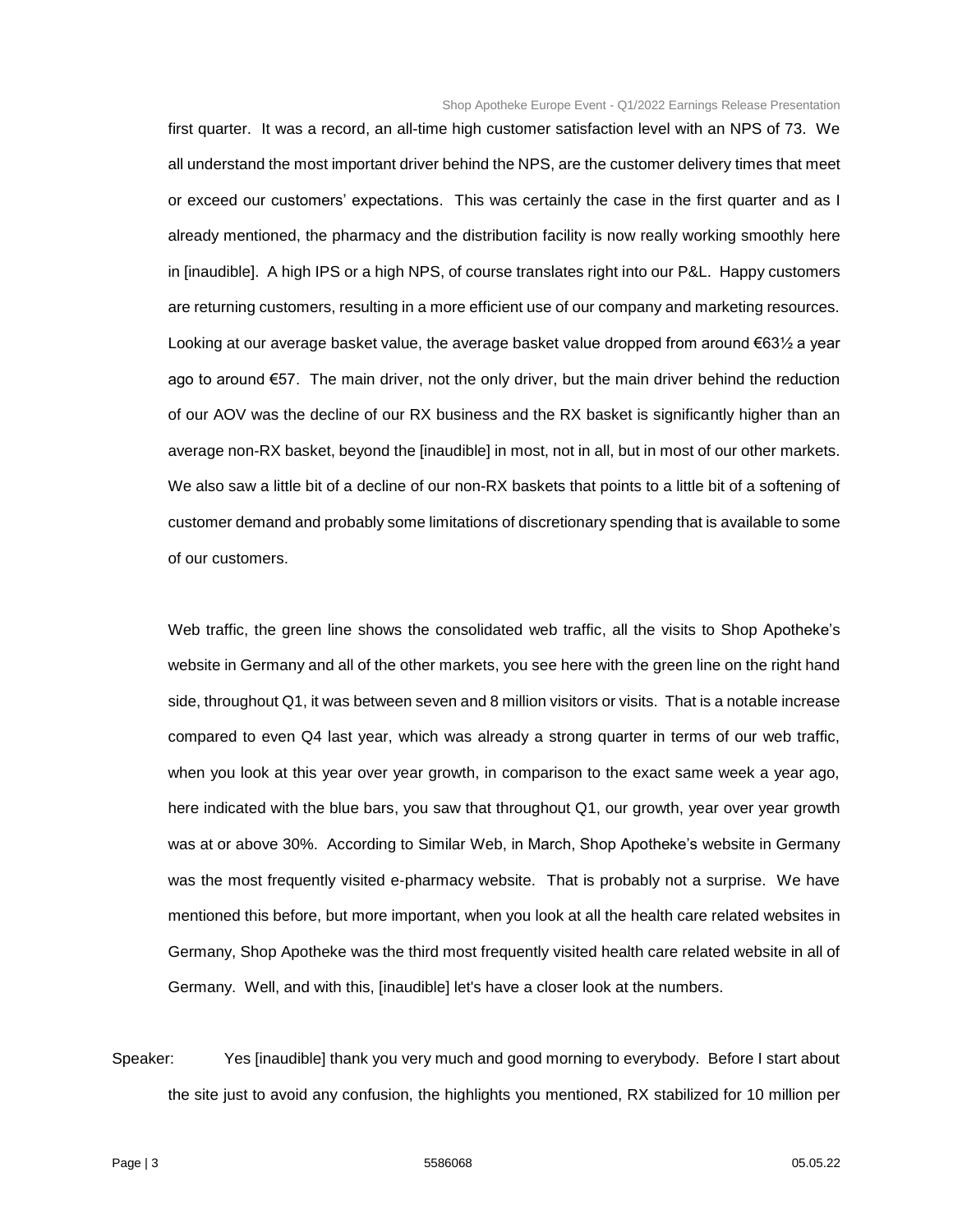month – but I think the audience have a sense of any misunderstanding. Okay. Yes, this slide, yes, we did it. We had an internal plan to try to exceed more than 6 million orders for the first time in the past quarter and we achieved a 6.155, so, around the 6.2 million orders in the past quarter. If you look at this slide, then you see that in 2019, we were the first time that you 3 million orders per quarter in 2020, 4 million. Last year it was around the 5 million orders and then this quarter, we crossed the 6 million custom orders for the first time and you mentioned already [inaudible] that we achieved a lot of new customers in total, 0.4 million in quarter one alone, but still, and that's something that we're very happy with, more than 80% of all the orders as you'll see here came from returning customers. Next slide, please [inaudible] thank you and then once financials [inaudible] with 6 million orders, on this slide the customary P&L financials on one page, from sales up to and including the EBITDA, the sales [inaudible] 5 million and adjusted EBITDA margin, plus and minus 1.4. If I start with top line sales, they increased by 21 million to 305, which was a 7.3% increase, but also compared to quarter four, we increased by 5.8% and that absorbs the impact. For example, this February has fewer days than an average month, because profit margin and SMD. In a minute, I will show you in variety, the year over year change, but now already on a high level, on the total company perspective; the gross profit margin was 26.6 in the first quarter. There was an improvement of one full percentage point compared to the same quarter last year and it was an improvement of two percentage points compared to the most recent past quarter, Quarter four 2021. SMD as a percentage of sales was 25%. There's not a significant increase compared to last year. Please remember that last year was the full lockdown quarter and also included significantly more, RX sales that we had this year. If you look at it compared to past quarter we actually improved slightly, so, stabilized, improved slightly from 25.1% to 25% in the current quarter. Administrative expenses as a percentage of sales at 2.9% were stable year over a year and slightly improved compared to the past quarter and if you add up all the numbers I just quoted, then the adjusted EBITDA and absolute millions of euros was -4 million. That was 10 million over the last year and it was an increase, an improvement of 6 million compared to quarter four margin minus 1.4, as for the EBITDA, as a percentage of sales.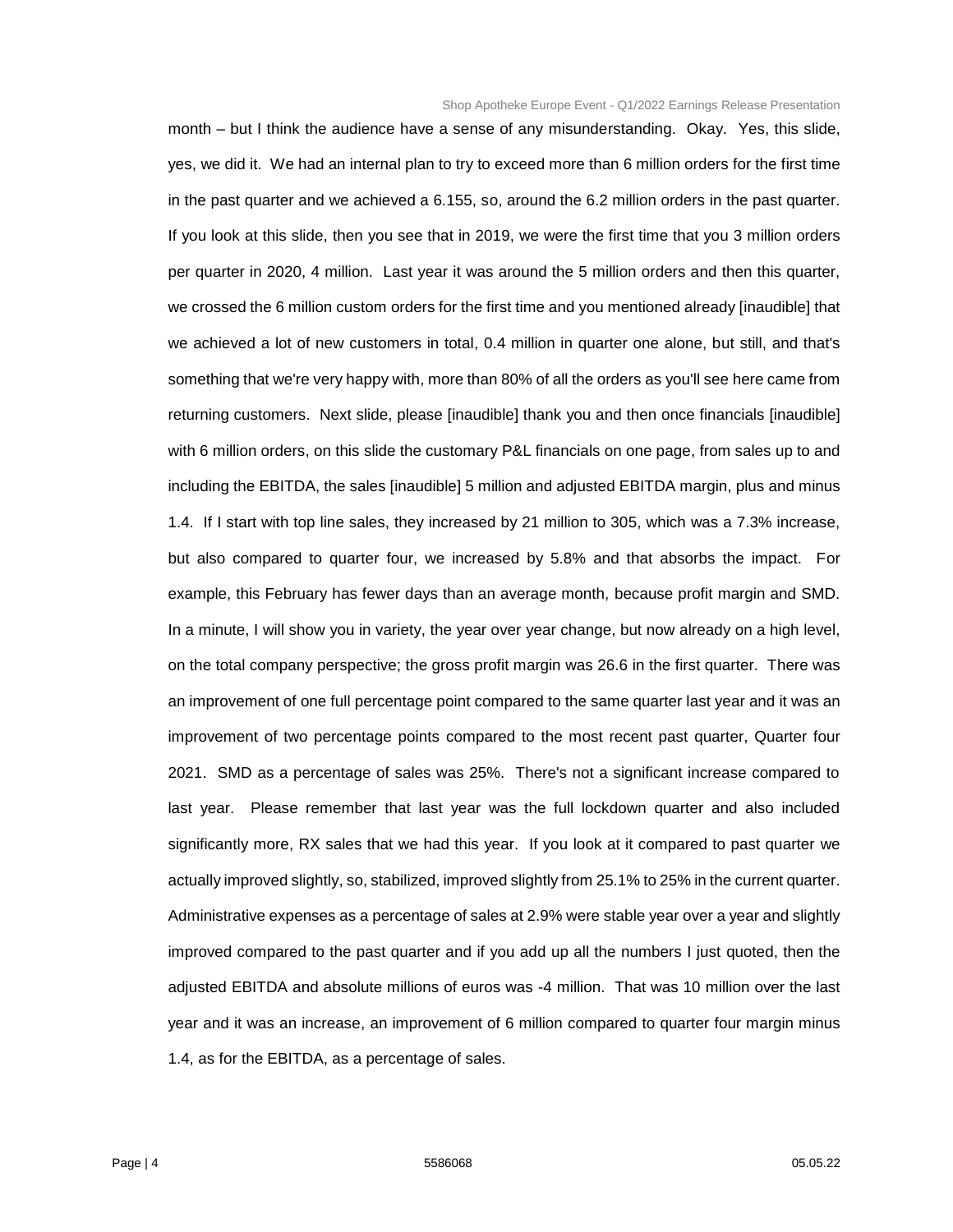If you look at the adjustments, the adjusted EBITDA last year was 6 million and EBITDA was 3 million, so adjustments were 3 million. This year from -4 to -11 it's 7 million and this is not an increase because we want to show a nice adjusted EBITDA number. No, we continue to be very conservative in the use of adjustments. The only reason for the increase, the 4 million increase is the IFRS accounting for business commendations of the 2021 business acquisitions. This is a noncash item, just like every stock option is a cost that are also in if it's also non-cash and that's why we adjust for it on an underlying base in both years, around 3 million more than 90% of that only related to the employee stock option program. With this set of numbers in total, we are fully on track for our full year guidance. Because profit margin improved by 1% compared to last year is the second building block, you see that in total there was a lowering impact from the nest pricing of our assortment including the mix of our assortment, but this lowering impact of 1.1% was more than offset by specifically better sourcing conditions that you're seeing here, direct better sourcing conditions, more direct deliveries, and there was an important element in others where we see a continuation of our success with media info, the data and media and monetization, increasing not only in millions, but also as a percentage of sales. All in all, 26.6%, or one percentage point improvement. SND as a percentage of sales was 25%. Again, as I said, already, the number of last year, that was the full lockdown quarter in Germany, which is impacting the numbers. If we start with marketing this year, we decided to continue our momentum and we had successfully so with the numbers reported and we decided to use more marketing. There's more [inaudible] looking at the minus 2.4%. That is of course, the impact of having lost [inaudible] RX sales, but this is also, that's number three, the total company perspective and international is growing even faster at 30%. Then that [inaudible] is growing and in the mix in total, you also see because of an increase of all the costs as a percentage of sales. If you take the [inaudible] here, explaining the rest, then there is an impact of the statement also just mentioned a lower average order value in [inaudible] less RX, but also some softness in customer spending in the majority of our countries, that's impacting shipping, packaging, payments, marketing, operational labor, as a percentage of sales. In shipping; there is also some inflation of energy costs that you see, you don't see, but we have been able to get also better contracts. So, in our case, there is an offset largely from inflationary energy prices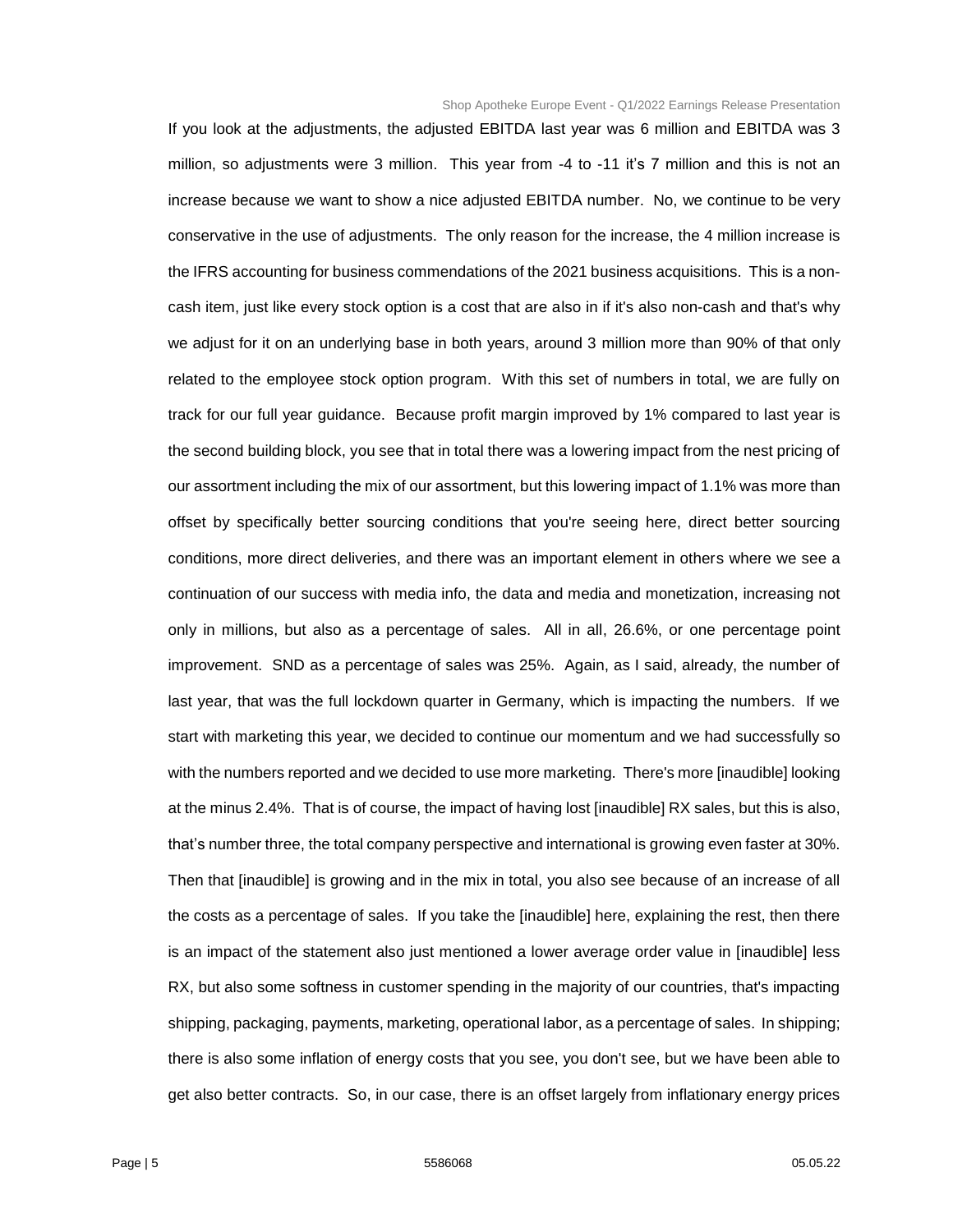in our last mile and overall better conditions in shipping. Labor as a percentage of sales, we had an increase of the minimum wage rates, [inaudible] September last year, and we are here comparing year over year to the past quarter. All in all, SMD as a percentage of sales 25%, the slight improvement versus the prior quarter and with that, we go to the next slide because what is this doing to our cash position. We started quarter one with 282 million of cash and cash equivalents, and ended the quarter at the 9 million, higher level of 291 million of cash and cash equivalents. Then there's the operating cash flow, investing cash flow and [inaudible] cash flow. Operating cash flow from [inaudible] plus or minus six, working capital, seasonality, but also underlying improvements in inventories and payables resulted in an increase of 30 million, the net of the two operating cash flow, the positive 24 million. Investments in quarter one amounted to 12 million, mainly in IT and the remainder was in our logistics facility here at [inaudible], but also the start in Milan, in Italy and the financing cash flows of 3 million also includes our lease payments, all in all, slight increase of our already reduced cash position in the quarter. Thank you [inaudible].

Moderator: Great, thank you [inaudible]. So, let's just briefly look at a couple of key strategic topics. Top of mind, of course, for all of us, is the progress of the TRX headspace in Germany, but see, before we go there, please let me take the opportunity to remind ourselves of the big opportunity that lies ahead of us. Of course, I'm referring to the introduction of e-prescription. You'll see this here on the lower right hand side, the total RX market in Germany amounts to around €50 billion. Right now, the online share, and I'm not just referring to Shop Apotheke, but to all our direct competitors, amounts to less than 1%, to be precise 0.7% of the 50 billion RX market is currently served by e-pharmacies. When you refer to independent market observers, everybody agrees even after the introduction of e-prescriptions, the vast majority of prescriptions will continue to be filled by local pharmacies, but everybody also seems to agree, we're going to see a multiple of the online share that we have today. Your product date as mentioned before is a good reference market because the market characteristics are not too different from Germany. At this point of time, the online share in Sweden stands at 11 to 12%. With the red dots on the chart, you also see the non-RX market in Germany, in the non-RX segment, the online share has exceeded 20%, but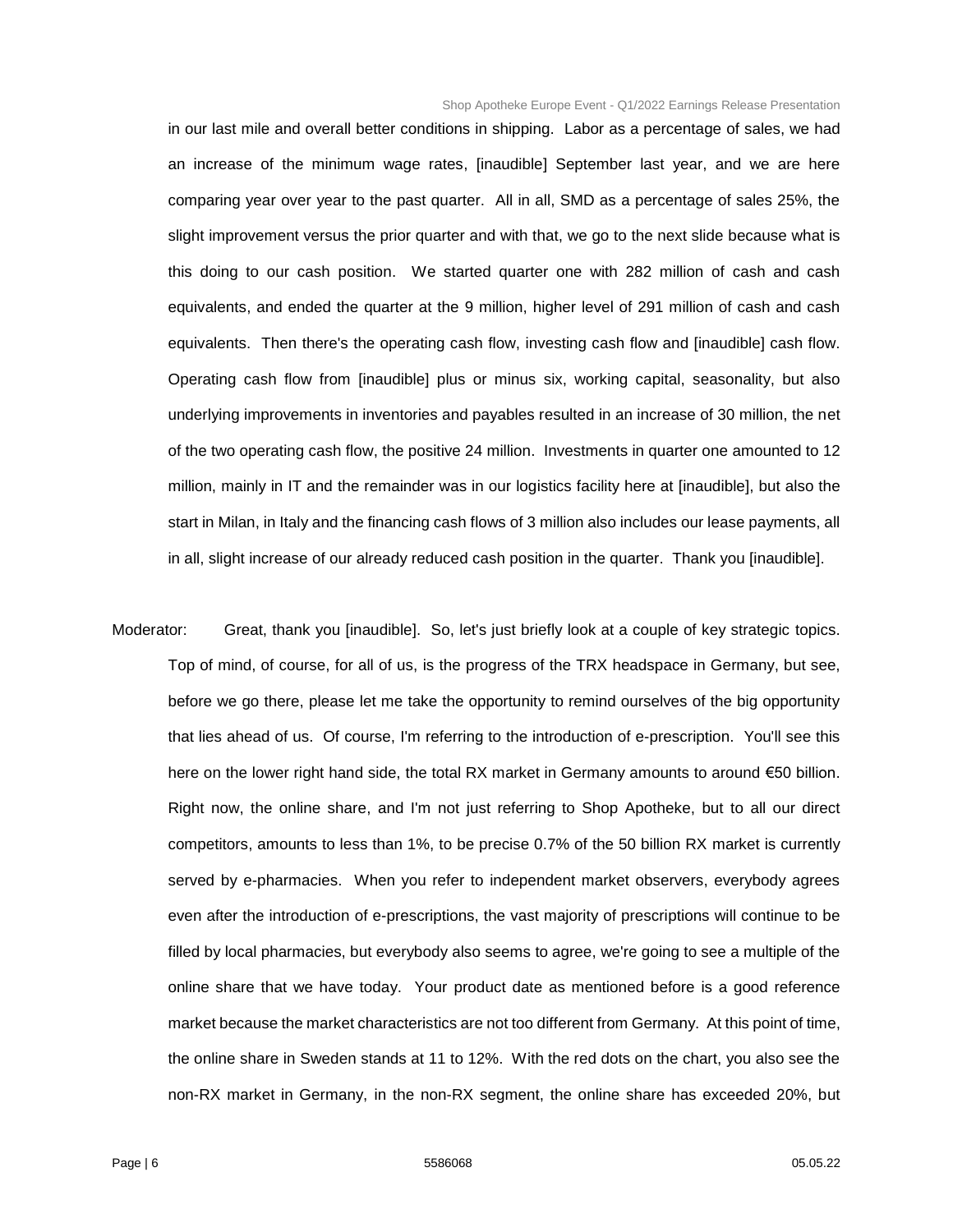again, we don't want to imply that this is a good reference point for the RX segment; we're dealing with very different dynamics. So, getting back to the ERX test phase, over the last few weeks, we've all seen that the number of daily and weekly prescriptions e-prescriptions that have gone through this telematics infrastructure has steadily increased at this point of time, based on everything that we are seeing. We are assuming that the ERX test phase will be concluded sometime in the third quarter. Probably in July, we're going to reach the 30,000 e-prescription mark in terms of e-prescriptions having been dispensed by pharmacists. A few weeks later, these eprescriptions will have been reimbursed by the health insurance again, that leads us to the conclusion that sometime in the third quarter, the ERX test phase will be concluded successfully. The next obvious question, of course is okay, once the test phase has been concluded, what is the rollout going to look like, and at this point of time, the best witness or the best source that we can point to is the German health minister, who over the last couple of weeks and as recently as yesterday mentioned that the ERX introduction is going to start, is going to commence right after the successful conclusion of the ERX pilot and yesterday he mentioned that the nationwide rollout of e-prescriptions is going to happen in 2022. As far as Shop Apotheke is concerned, we have been and we are ready; all of our systems and processes are working smoothly. We continue to stress test our systems and processes. We are very eager for e-prescription to start and we can't wait to receive a much higher number of electronic prescriptions after the conclusion of the ERX test phase. So, again, putting everything together, referring to the Health Minister, but also to everything that we are seeing as Shop Apotheke, we remain confident that e-prescriptions in Germany are going to start in earnest in 2022. An important step of course, along our strategic journey was the acquisition of a leading quick commerce player in the German pharmacy space. We concluded the deal in early April, both sides, we, but also the management team and the founder of [inaudible] we're really excited, we're really happy about the marriage of these two organizations. First A is now going to have the backing to realize their ambitions and we as Shop Apotheke, we have added another important component to make sure that our ambition will come through, that we'll be able to continue to address all of the current and future relevant use cases in the German e-pharmacy market. The acquisition of First A is, of course directly linked to our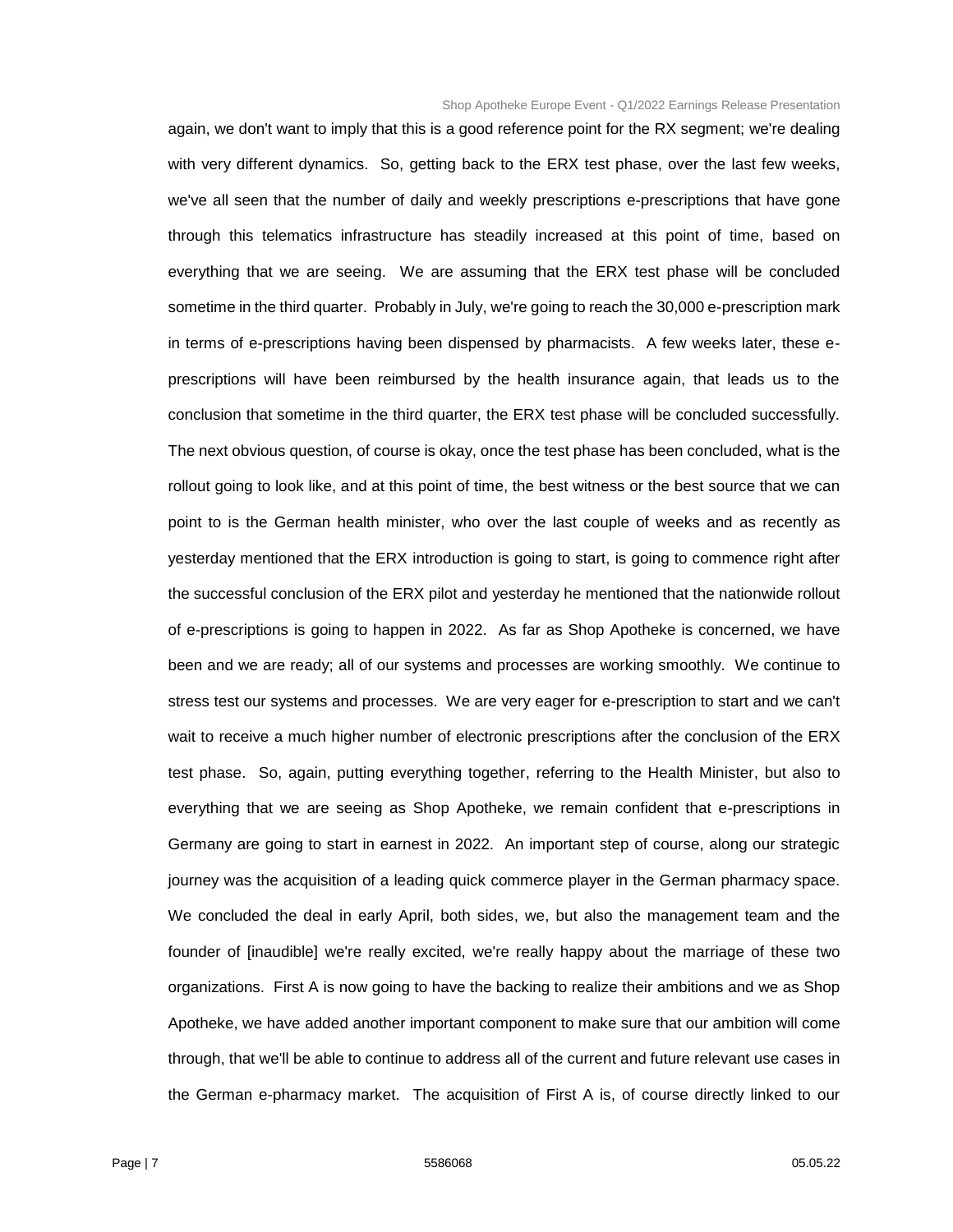preparation for the introduction of e-prescriptions in Germany. First A will continue to operate separately and under their own brand, but in parallel of course we have already and will continue to identify opportunities where it makes sense to cooperate to make sure that one plus one equals three or more. And in April, we did not just conclude or close the deal with First A, but we also launched a brand new TV campaign in Germany with the aim to further increase the trust that our existing and future customers have in Shop Apotheke proposition. If you live in Germany, you've probably already seen the TV spot, if you haven't, or if you don't live in Germany, let's have a look. Well, I hope you liked the spot as much as we all do. Of course, they're probably not a surprise. Ideally, at least some of you are already using the Shop Apotheke app to place your next order with Shop Apotheke; by the way, it's time to order some sunscreen. [Inaudible] well, what about the outlook for the year?

Speaker: Yeah, thank you. Well, on one slide, in a world where clearly several ecommerce or in general digital companies have some challenges to continue to grow in a positive dynamic time and also facing the peaks of quarter one that last year, on top of that, and overall declining customer confidence, more insecurity in the world and in addition, inflation up to significant levels. I think that our Q1 results actually show according to me that we, as a leading e-pharmacy in Europe have been able to continue our growth, that we on all levels increased also versus the peaks we had in quarter one last year. We increased our active customer base in the quarter significantly to 0.4 and perhaps even more important is the fact that we record levels of customer satisfaction at a 73 across all our seven countries and also in Germany specifically. And with this set of results in our pockets of quarter one, we feel comfortable in reiterating our full year guidance for 2022 in all elements and that means that we expect a continuation of our many years consecutive track record of growing everything, but RX double digit, so that's in the range of 15 to 25% in our case. On our patients' total, we cannot give guidance. It's too much depending on news that we will receive from the government, but on paper RX we were aiming for a stabilization of the paper RX volumes and we've achieved that fully. We have an stable volume in quarter one, the same level as we had in quarter three and quarter four 2021. [inaudible] for the sales the adjusted EBITDA margin in a

Page | 8 5586068 05.05.22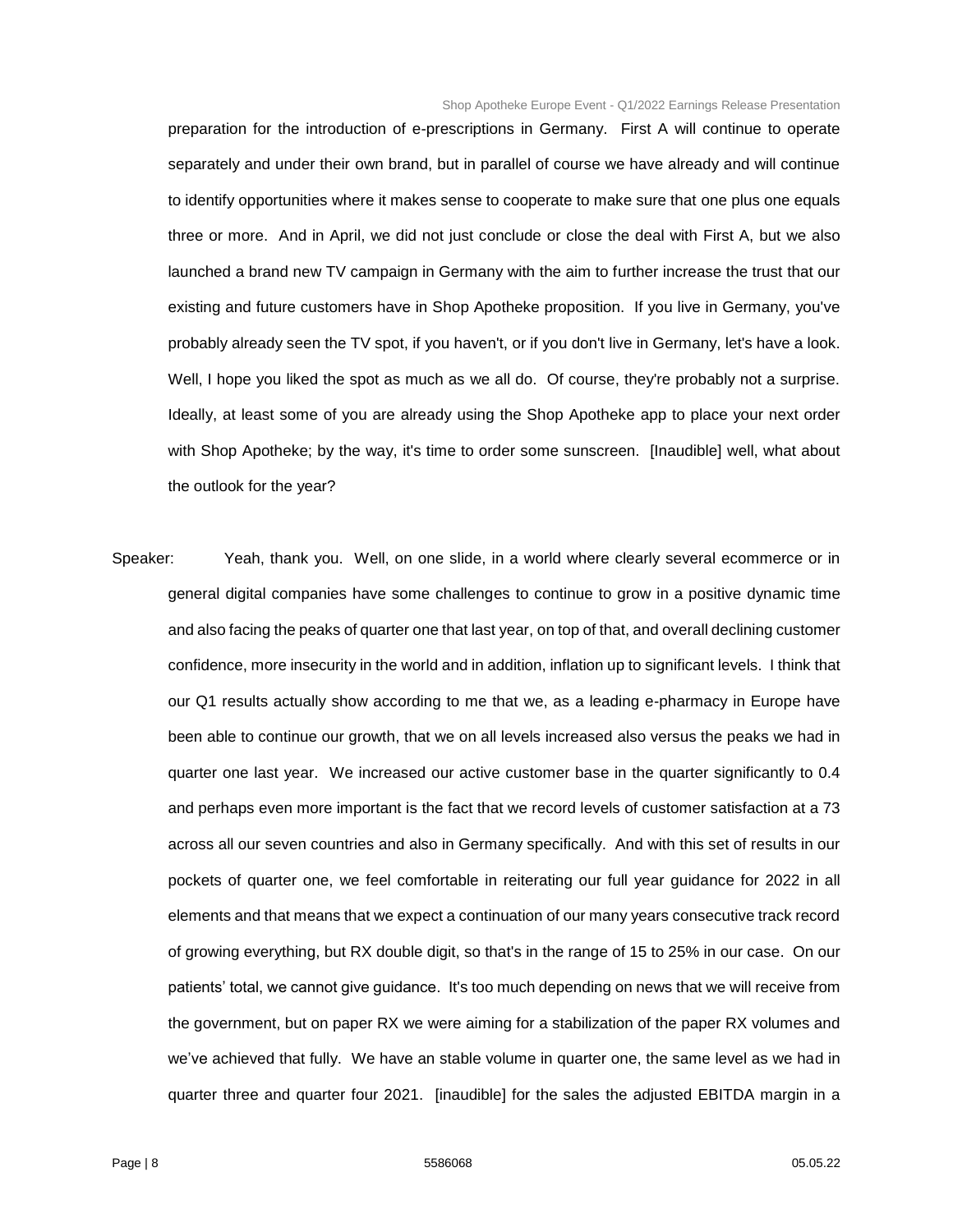range from minus to plus 1.5% and I would say, of course, the mid to long term guidance, as we explained in more detail, just the copper which has not been a full year results unchanged with an ambition of an adjusted EBITDA margin in excess of 8%. Our guidance reconfirmed with that we have more sufficient time for questions. So, operator, can we please move to the page with all the details here and may I remind those who want to ask a question, please mute your webcast when you're [inaudible]. So, operator, would you have the first question please?

- Operator: Thank you. If you'd like to ask a question, please press star one on your telephone keypad. If you find that your question has already been answered you may remove yourself from the queue by pressing star two. Once again, please press star one to ask a question. This is the first question from C [inaudible] from HSBC.
- C: Yes, thanks for taking my questions. Three, please and I would like to ask them one by one if possible. So, first on First A, so the guidance wasn't touched. I think the guidance was set when before First A was acquired; the asset is probably burning some cash. Maybe you can give us a couple of numbers on the assets, maybe the consolidation impact for 2022 or sort of any view on the impact for 2023, basically, how much you guys want to rent this up, when international expansion is likely next year, all those things that would help us model this a little bit better?
- Moderator: Perfect. Yeah, indeed we get the guidance before the acquisition occurs for on-going business. So, it's not that suddenly we're going to deliver our non-RX sales growth just because of the acquisition, it is the guidance before and that's for both bottom and top line, but we don't give any specifics on the First A transaction. It is all levels, albeit, whether it is sales or adjusted EBITDA or EBITDA or cash. It is not relevant in 2021 from a total company perspective, and we report the two segments as international conduct and First A is despite of that. First A is not big enough at this moment to have a significant impact on total [inaudible] data. So, there's everything there. Then you were asking something about the future, international expansion, 2023, yeah, it depends on how big the use case is, how fast ERX is going, but it's absolutely our idea where we now focus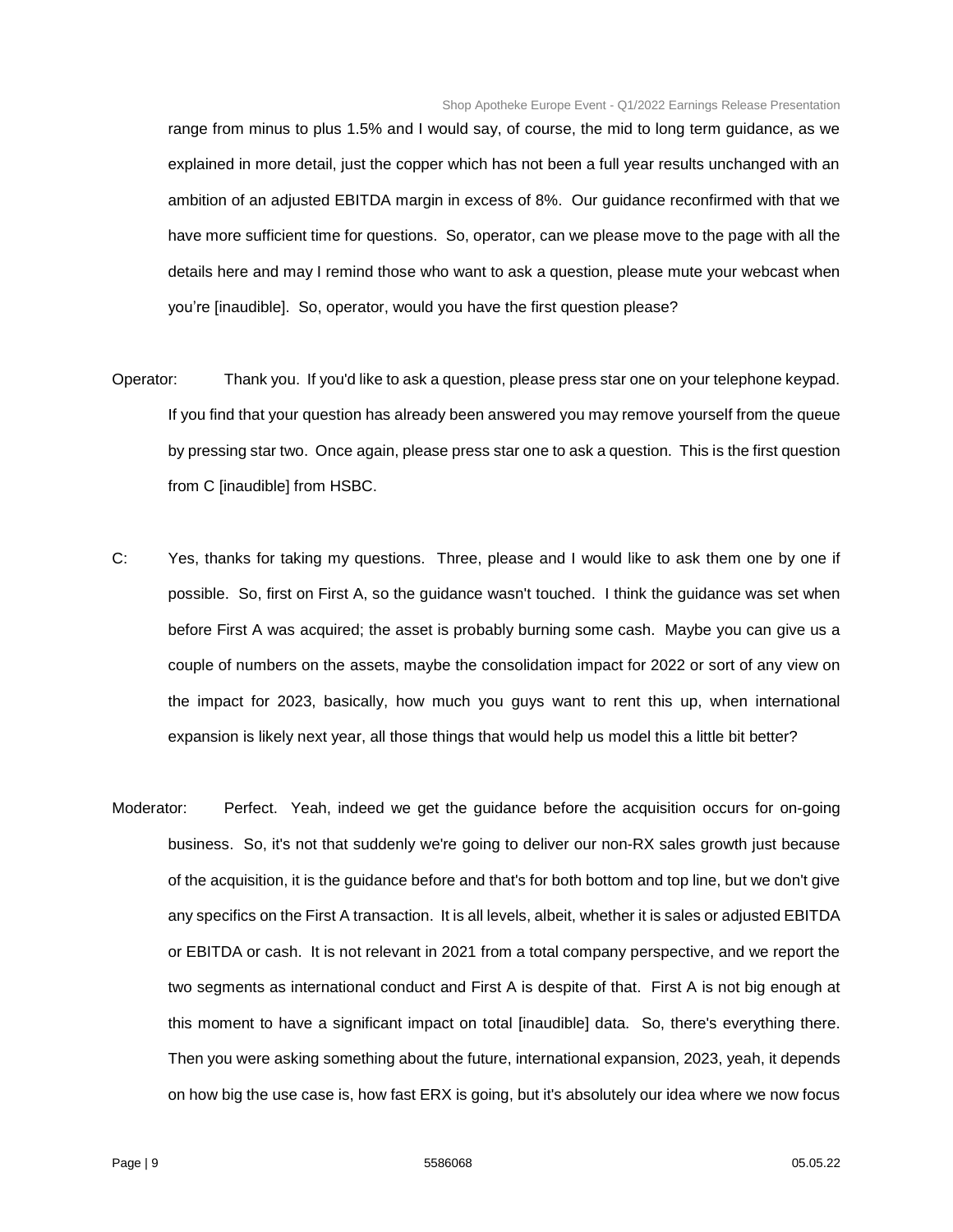with First A on Germany as we announced already, actually for the reason that we expect ERX to happen very soon, but very quickly after that we [inaudible] very well that First A is a very good addition to our propositions in the other countries where we are actors. In modelling at the moment yeah, we don't give any guidance there at the moment. We have, of course, our several scenarios for the coming years, but it will all depend on how big this opportunity and the relevance for those specific customers is. I don't know if you have anything to add on the output?

Speaker: No, I think you've covered it all.

- C: Okay. Perfect. That's helpful. Then second question on ERX, you chose not to disclose the number of scripts that you processed this quarter? I think that was deliberate, I would assume, why is that the case? I hope it's not because the percentage of scripts processed was lower than at your main competitor. I would assume.
- Moderator: I can quickly answer that, Chris. The reason why we disclosed it in the past, I think we did it twice was simply to indicate that all of our systems and processes are working. We are continuing to receive e-prescriptions through the [inaudible] ERX test phase. It's not a significant number, but we're also not out promoting anything. So, I know there is a tendency to take the number of escripts that we have received and to divide this by the total number of e-scripts to draw some conclusions in terms of market share. The sample base is simply too small and again, we are not out talking actively about e-prescriptions, but what I can tell you is today, the number of eprescriptions that we have received is significantly higher than what we reported the last time, but we want to leave it at, again, it's not relevant. If the key is that our systems and processes are working smoothly, we are ready and we are eager for the test phase to be concluded and to get started.
- C: Okay, that's clear. And the last question on to the current quarter, April's over, first week of May almost as well. Is there any sort of comment, color you can give on the current quarter please?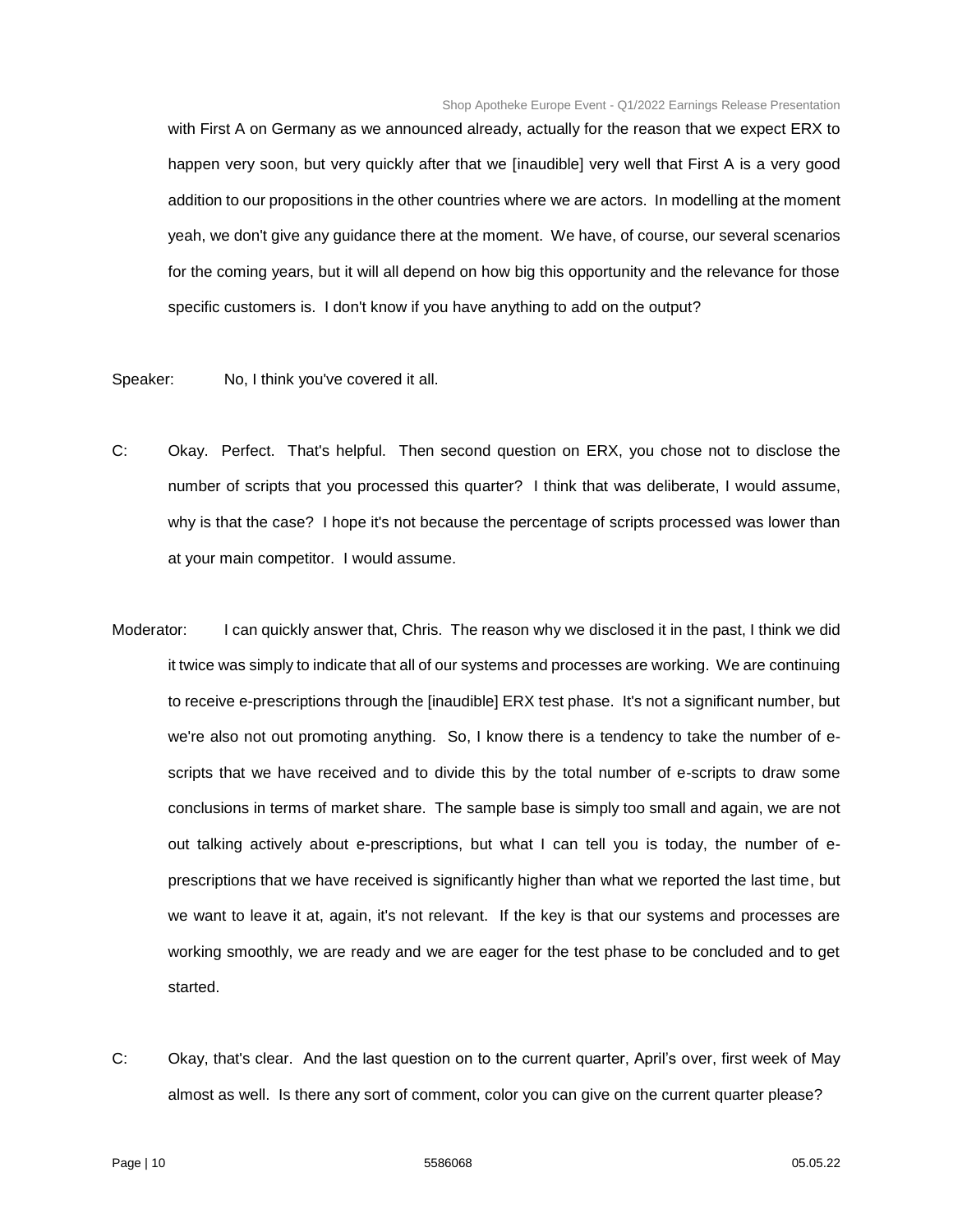- Moderator: I think the past many years Shop Apotheke has actually proven that mostly, there is happening dynamics of a full year in a quarter already. So it's too volatile for us and it's also, not how we look at our company that we can discuss quarterly guidance. So, I refer to our full year guidance and overall we see the continuation. That's the only thing I can say with all the color we gave already in quarter one. We see some impact on the lower average baskets, which is not likely probably related to some customer confidence a decline this year across the markets, that we see all kinds of dynamics continuing to the same extent as the positive ones also the same extent as we saw in quarter one. I think that that's what we want to see on quarter two. So, it's is in line with our full year guidance.
- C: Got it. Thank you.
- Operator: As a reminder to ask a question, please press star one. We now take the next question from A and team from Jefferies.
- A: Yeah, hi, good morning, gentlemen. Good start to the year and some weak [inaudible] upcoming, three questions from my side I would also like to take them one by one. First, a high level question on your average market value and I assume we all understand the negative correlation between high RX AOV and lower gross margin, but first, could you give us an indication on the current paper RX AOV and how stable this has been over the last quarters?
- Moderator: Yeah, Alex so we have seen a really a marginal decline of the paper, of the average paper RX basket, nothing of any significance, but again, we are not using the paper RX basket to project the future ERX basket so it's too early for this but again, no drastic change in terms of the average paper RX basket value.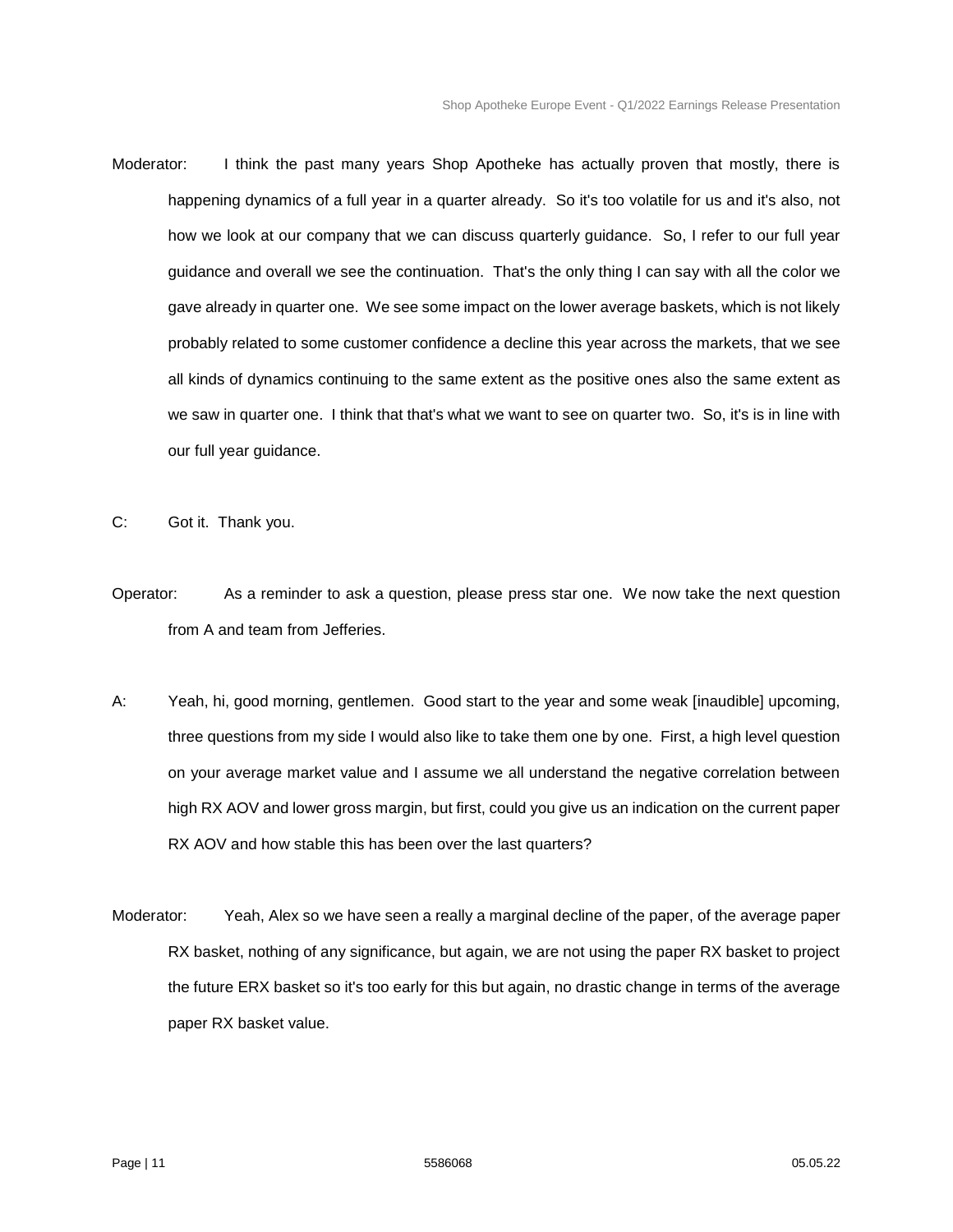- A: Because on a group level [inaudible] account for the shift in sales and expect 4% Less RX in Q1, the average implied OTC and AOV excluding the VAT is actually increasing, so I was just wondering what was the driver behind that as the gross margin of international was actually slightly declined? So, can you confirm that the OTC basket is actually slightly increasing or it is not the case?
- Moderator: We will go in also a little deeper than we normally do. In most of our countries, we select [inaudible] and in majority of our countries, we saw in Q1 that the average basket was lower than it was in Q1 last year, not in all of our countries. So, as I just said, that could be an indication that in discretionary spend, there is some slowdown for our customers. In fact, that also relates to our success of acquiring a lot of new customers and we have a lot of ways how we can always impact, that's one of the fun things we do in our business that we try to, of course, it's helping a lot to increase the average basket by getting good customer baskets, but just to be sure that I understand what you are saying, let's say for my sake and I will say in prior quarters we said that was only because of RX, in this case, we say it's NRH and non-RX. I know we also have positive exceptions for certain countries, but that's why I just said, it's [inaudible] in this call, is that what you were looking for Alex?
- A: Yeah, I think we can take this offline. Maybe my second question is more a suggestion as I would like to see a pure German reporting in the future right, to calculate the future customer conversion from the existing OTC customer base to ERX in the future. I think we are now at some point where this is definitely very good for analysts to have a better visibility for the future to make some very good estimates going forward and my last question would be on your marketing spending. You commented on a very difficult market in Germany, could you provide a ball-park figure for Q1 and break it out of the SGNA?
- Moderator: Your first remark on reporting Germany separately, that's not possible. We see our business on a data and international level and our requirements and that's why we report the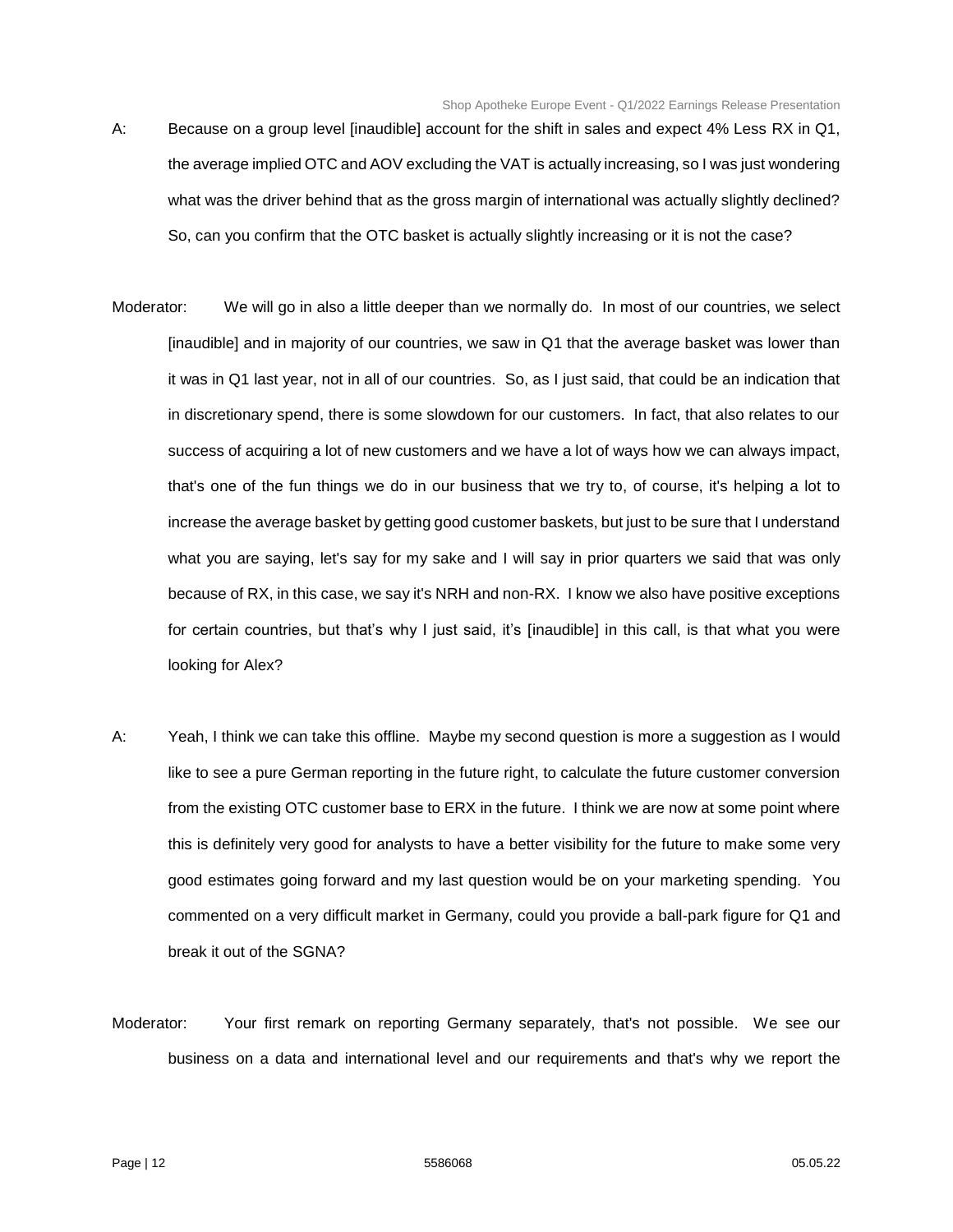external segments the way how we see our business. On the marketing spending, can you be a little bit more specific what your question is exactly?

- A: Could you break it out of the SGNA, what you roughly spend on marketing for Q1?
- Moderator: Now we had SMB and roughly, 1/3 of SMB is our internal pharmacy and fulfilment activities. Roughly, 1/3 is our last mile and roughly, 1/3 is our marketing that has always been the case. That's also no3 the case, but if you compare it to last year, you see that our marketing as a percentage of sales increased compared to quarter one last year. So, it is somewhat higher than the 1/3, which is normal yes.
- A: Okay, thank you.
- Moderator: And please, it's very important, if you look at those numbers, that there is actually, that mathematically quite some mix there which is just the result of success, and the success is that we're growing very fast in the international and those numbers are because of lower scales, slightly higher than they are in the dust region and impact in the total [inaudible] company, yeah, also for marketing purposes. Okay, I think he was already – operator do we have another question?
- Operator: There's no further questions at this time, but again, ladies and gentleman to ask a question, please press star one. We'll take the next question from Michael [inaudible] from Warburg research.
- M: Yes, hi and good morning. I have a follow up question on marketing spending. You have this TV campaign that you have shown us in Germany, can you give us an indication if the main cost for this TV campaign has already been booked in Q1 or is it rather a continuous booking of the cost? So, can we expect the marketing costs to come down somewhat going forward? Thanks.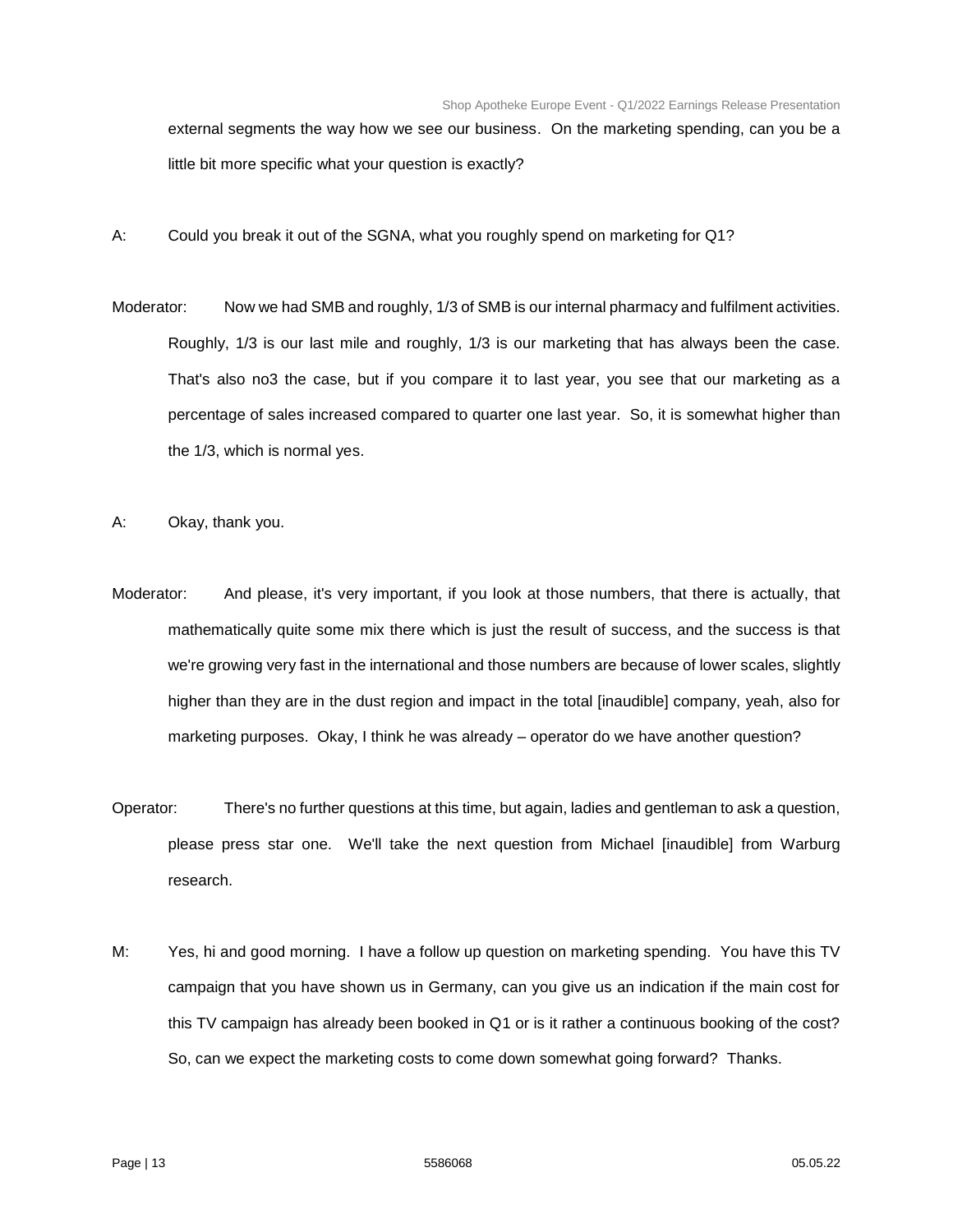- Moderator: Nothing on the campaign with books in quarter one because we started the campaign in April and April is quarter two, so that's definitely in the upcoming quarters. Michael?
- M: Yeah. Okay. Thank you. Maybe the cost of the production phase might be higher than first when you actually show it on TV, but okay you made it quite clear.
- Moderator: I understand your question, but that is insignificant from the total level of our costs. Yeah.
- M: Okay, thanks.
- Operator: Again, ladies and gentlemen, as a final reminder to ask a question, please press star one. We now have a follow up question from C [inaudible] from HSBC, please go ahead.
- C: Yes, I figure if nobody asks once I'll come back with another one. Maybe you could give us an update on Italy. That'd be interesting to see if you saw any sort of positive impact in the first quarter.
- Moderator: Well, again, we are not disclosing the country specific numbers, but we are very happy with the development of our business in Italy. We are on track to open our second distribution hub beyond the one of course that we are in right now here in [inaudible] in Milan in the third quarter. Again, we're on track with this and we have very high expectations, looking further into the future for Italy. It's a very promising market and we're very excited about the opportunity that it presents for Shop Apotheke.
- C: Understood thank you.
- Moderator: Growth in Italy is of course one of the key drivers behind the significant growth of our international segments that's probably not a surprise to you.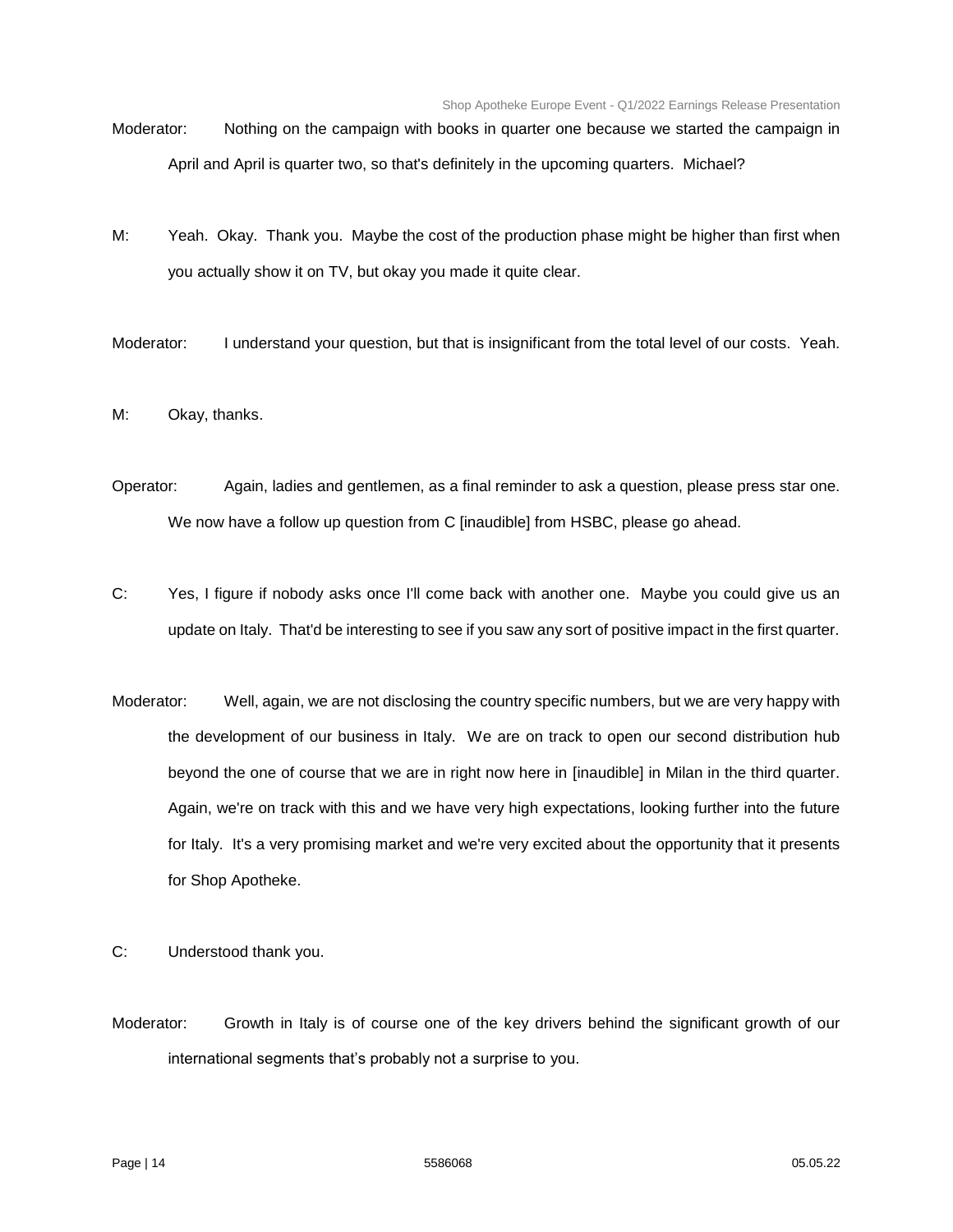C: Got it. Thanks.

Operator: We will now take the next question from [inaudible] from JMS. Please go ahead.

- Speaker: Yes, good morning gentlemen. I'm from Zurich. Just one question regarding the costs in general; I acknowledge the excellent gross profit margin that you provided. Now, if I look at the rest of the P&L, like selling distribution costs in percent of sales, which was up significantly, can you please explain again how much of this is like related to the mix effect, how much of that is related to cost increases, which couldn't have been passed over, but which you will be able to pass over? And if you look at it, like from a normalized basis or an underlying basis, how this compares to your [inaudible] that you have going forward? Will this come down again or do you expect this to be a kind of new flight level at this point in time like the 25% of sales? Thank you.
- Moderator: Thank you, yes, there is from our success, and also countries outside of Germany, and there is [inaudible] moment of total company level having a big impact and also, if you look at the total—
- Speaker: Sorry to interrupt, but it's in both segments. So, if I look at international going from 28 to 31, on the toxic [inaudible] from 19 to 23. So, there was a mix effect, of course, but also for the for the individual segments, both were up actually.
- Moderator: Yeah, actually I was just going to address that. So, there is this mix impact on the total numbers, but also in the segments. If you look at the segments, it is mainly the impact of the lower efforts basket that you see here, the impact, and the remainder, because the biggest variants that you were seeing there, and that's both the case in that and ultimately in international and a total company level, that's our choice, because that's marketing as a percentage of sales and we feel at this moment, best for our value creation, to spend the amount of money that we did in quarter one. So, that's not yet happened to us or its inflation or there is a cost increase. Now compared to last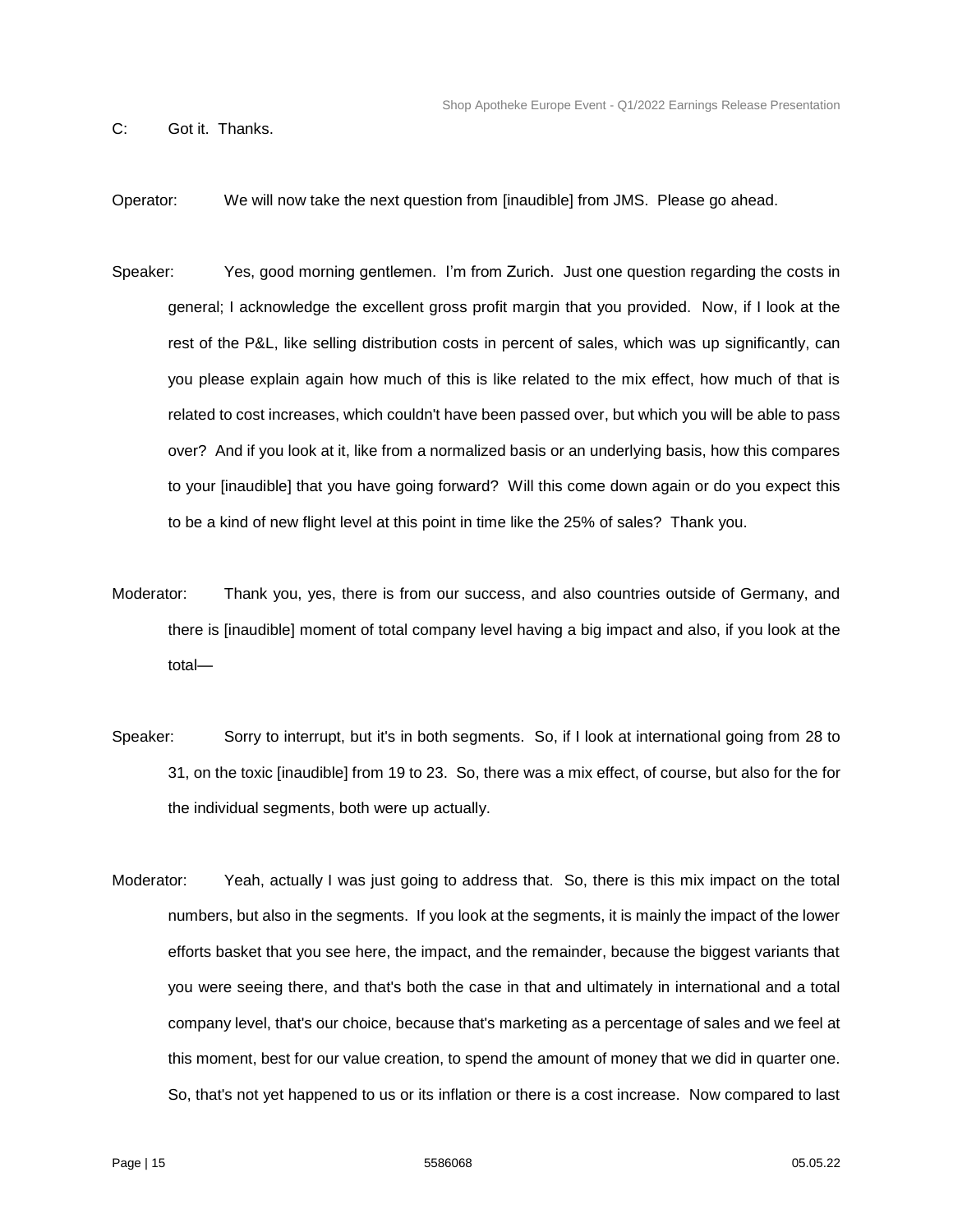year, this was according to us the best in order to fortify our market leading positions that we have. That's the main reason why you're seeing an increase of course as a percentage of sales. And also, we mentioned that the comparison to Q1 Last year we got on quarter that automatically gives us the opportunity to reduce our marketing spending so luckily, we're not in a lockdown any longer and that is also a driver of course. Yeah, absolutely, and the only thing, I don't want to suggest what this seems to be suggesting, but I still make the remark. If you go to ESX, so before the distortion of all kinds of trends there was always a seasonal pattern that you see that will show up or take a quarter one, was the most promotional, most marketing driven quarter of the year. That suggesting that I'm saying that the other quarter was really better in a cost perspective than quarter one. That's on an underlying basis that is true, but I'm not going to make the statement because we only have full year guidance and we want to act upon the moment that we want to act in designing upon more or less marketing, and what's the best way how to have our proposition exactly at the moment. So, I'm not going to make the statement, but just in general, note that there's an underlined seasonality, where I just said, there's a lot of focus on January and February normally in our business.

Speaker: May I have a follow up question on this one; that explains a lot. If we go back into 2018, 17, 19, so before the COVID distortions, so to speak, there, we were talking about selling and distribution cost of like 20, 17.5%, 18.5%%. Now, at that point in time, your growth was around 20 to 30%, the organic growth rate. Now, at the moment you're talking about 25%, the organic growth rate was clearly lower, but that's also distorted by COVID. Of course, so let's don't focus on this quarter, but going forward, as you say it's a business decision, how much you want to grow and how much marketing dollars they want to spend on this. Do you expect that the marketing efficiency going forward is going to be much lower because of other players trying to grab the market shares now when it comes to [inaudible] and if yes, what is your estimate that the market efficiency has decreased now? How much percentage points more do you have to spend to achieve the 20% growth rates that we are talking about?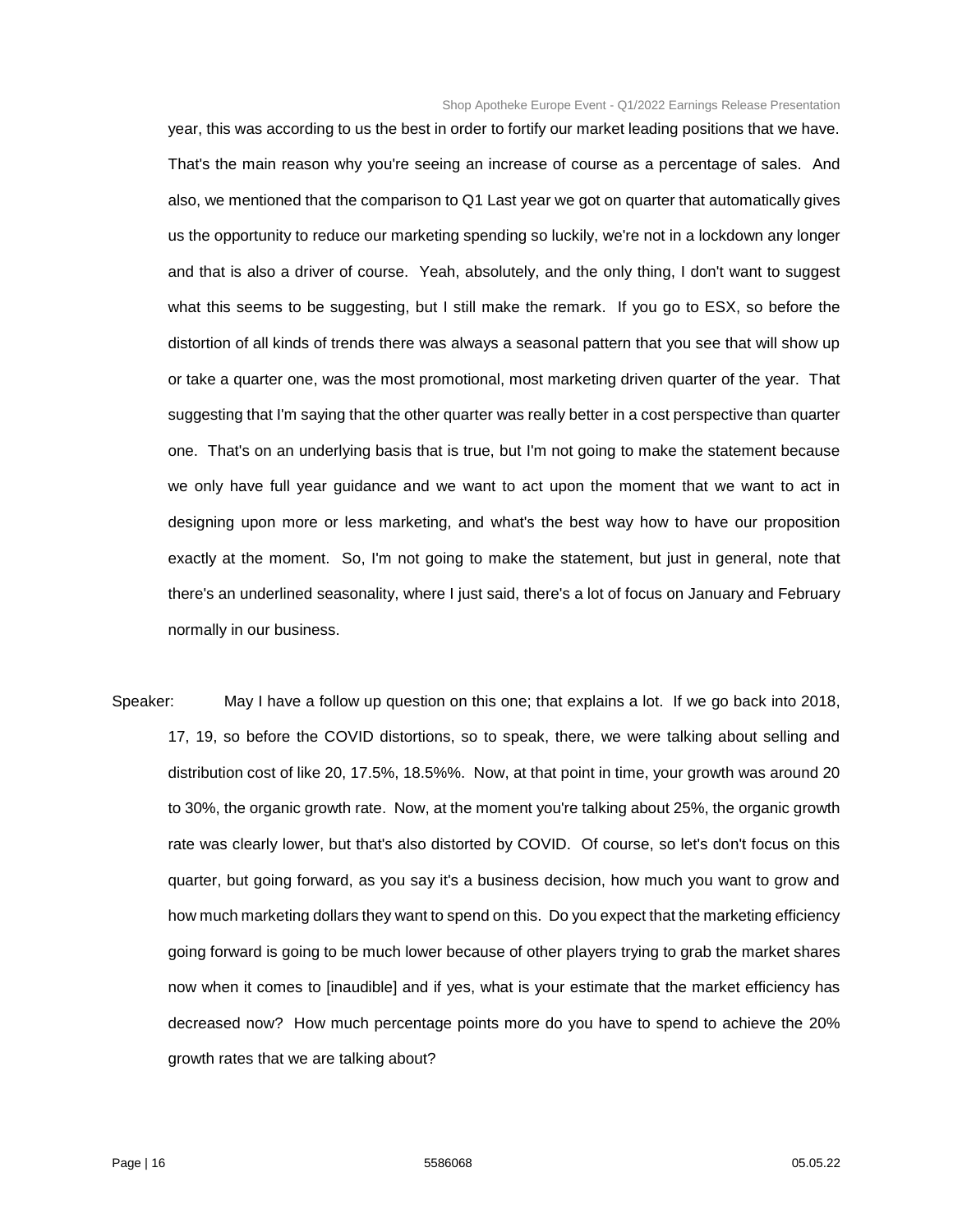- Moderator: Yeah so, we don't see that. Coincidental, we don't see that. I think there are two things important when you compare it to a couple of years ago, I think those moments, our international share was less than 10%. So, there's a big increase of our success in our other countries and there's a big impact of the fact that in those times our RX was around 25% of sales, and it's now less than 10% of sales. Our RX basket placed a very loyal customer in a very high basket and all our numbers in 2021 and also in Q1 2022 are significantly impacted by the lower share of RX and that's the apple and orange if you compare it to a couple of years ago so, one of the reasons why we have so much looking forward to the RX.
- Speaker: Thank you very clear. Thanks a lot.
- Moderator: All the best. Yeah, thank you. Thank you for your questions.
- Operator: No, to say there are no further questions, so I want to hand the call back over to Mr. [inaudible] for any closing remarks.
- Moderator: Okay. So, first of all thank you for your time, for your interest in Shop Apotheke and going back [inaudible] to what you emphasized in a very turbulent environment, I think we delivered a solid first quarter that's fully in line with our full year guidance. As a result of this, we have reiterated our guidance for the full year. We are very excited about the important step that we have taken our strategic journey with the acquisition offer. I'm sure you're going to hear more about this in the future and at least I think our next call is in early August. We're confident that they will certainly have more news about the rollout, the implementation of e-prescriptions. In Germany, I think we all have to be a little bit more patient. Most of you know that is an important [inaudible] shareholder meeting this coming Monday. Let's see whether and what we're going to hear just after this meeting. So, with this again, thank you for your time, enjoy the rest of the day and we'll be in touch. Thank you.